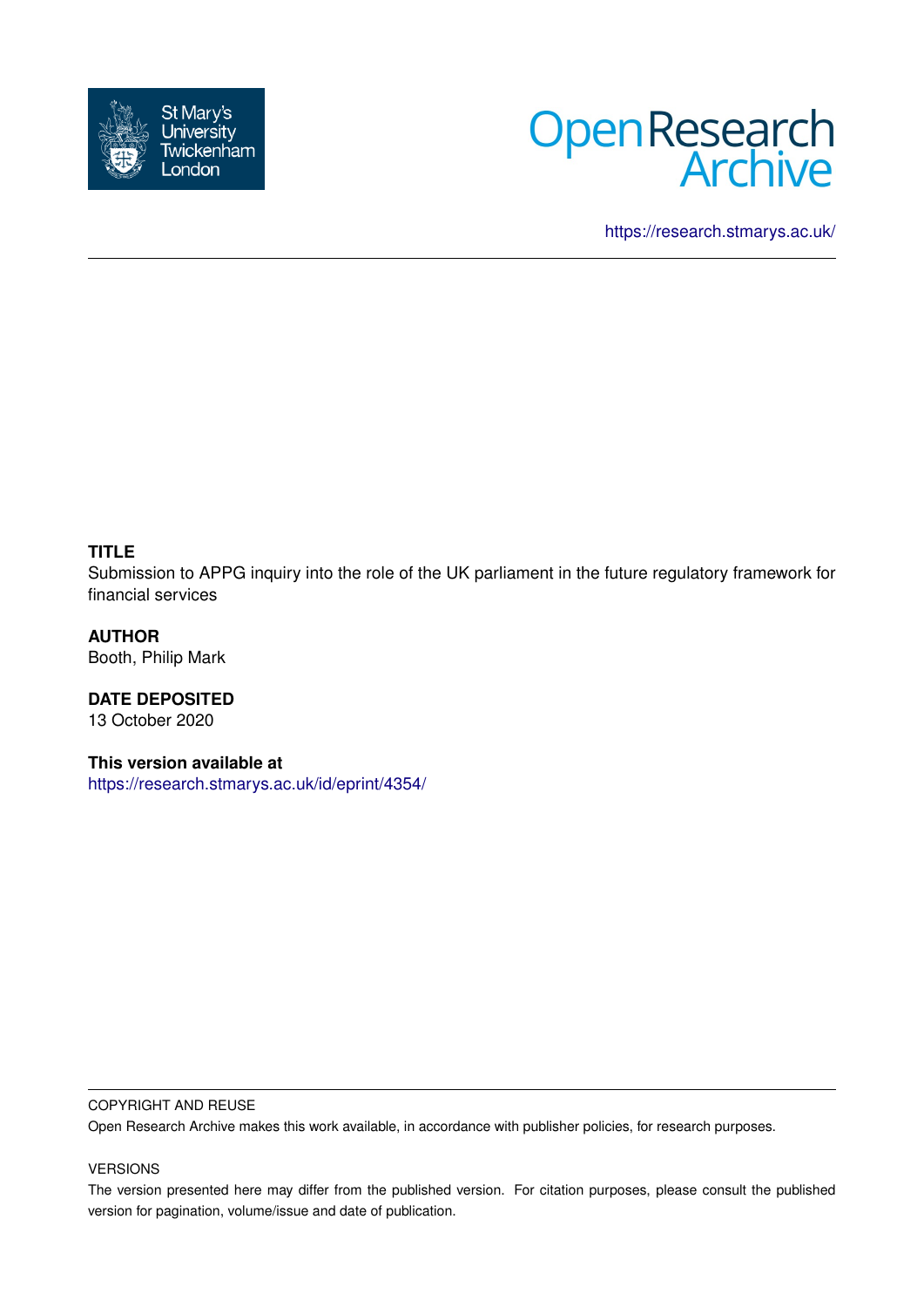**Submission to APPG inquiry into the role of the UK parliament in the future regulatory framework for financial services**

## **Philip Booth**

**Senior Academic Fellow at the Institute of Economic Affairs and Professor of Finance, Public Policy and Ethics at St. Mary's University, Twickenham**

**Adjunct Professor in the School of Law, University of Notre Dame Australia and Senior Research Fellow in the Centre for Federal Studies, University of Kent**

#### **October 2020**

## **Pre-amble**

This APPG inquiry is timely and important. The entry of the UK into what is now the EU changed fundamentally how financial regulation came into being and the terms of the inquiry identify a really key issue in relation to this. Initially, our accession did not change a great deal in terms of the extent of financial regulation. But, as described below, there was a step change in terms of process away from the traditional UK approach to developing legislation and regulation in this area and towards a model of establishing regulatory bodies which would be empowered to develop regulation without direct accountability to parliament.

However, it is notable that there has been little resistance to the development of new processes and bodies designed to regulate financial markets in the UK: we seem to have absorbed the continental approach in this field with alacrity. Furthermore, our governments have been in the vanguard of promoting greater regulation at the EU level. Also, in those areas of financial regulation not covered by EU competencies the UK has embedded the approach further and also joined with other international organisations to design, implement and enforce forms of financial regulation in ways that are not easily accountable to parliament. Much EU regulation has, of course, been gold-plated.

I would like to begin this submission with a brief history of the development of financial regulation in the UK focusing on the move away from parliamentary accountability so it will then be possible to answer the questions relatively briefly. The history, though, demonstrates the context which any new approach will either have to change or work within.

# **A brief history of financial regulation and parliamentary accountability in the UK**

English legal development has been characterised by a blend of parliamentary legislation with the common law. The common law is to be understood as a body of law derived from decisions reached in courts by judges. It evolves from the accumulation of the precedents embodied in these decisions and in that sense is "judge-made"; it does not reflect input from either the executive or the legislature, and has often been seen as protecting individuals' freedom against the power of the state. Some of the attacks on the accrual of power in the EU have been based on the way in which it undermines our common law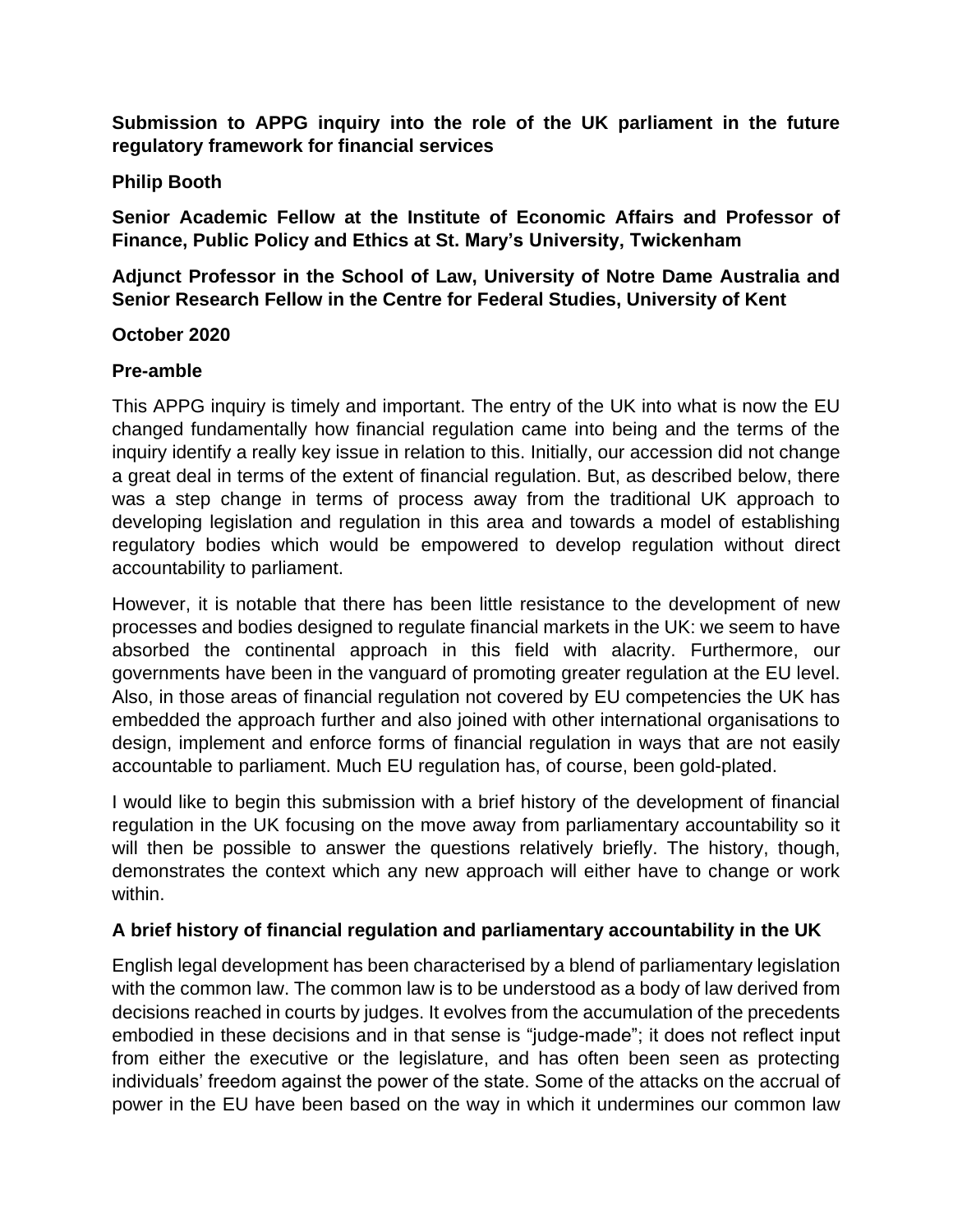legal system though, as will be explained, this has also been a home-grown feature of legislative developments.

In the financial sphere the common law tradition was associated with so-called "selfregulation under the law". A standard pattern was that the practitioners of a financial activity would form themselves into the membership of a corporate body which endorsed their professional credentials but then had authority over them. The corporate body would articulate and enforce rules of good conduct on the understanding that breaches of those rules would be sanctioned. An extreme sanction would be expulsion from membership.

This approach was important in financial markets in which the Stock Exchange was a crucial independent regulatory body: such institutions still have some residual role, but always subject to the authority of a statutory regulator. An important feature of the approach was that, in the realm of financial regulation, competition against the regulatory body was possible (so off-exchange dealing was possible, whilst rare). Interestingly, a Royal Commission inquiry in 1877-78 commented that the exchange's rules were "capable of affording relief and exercising restraint far more prompt and often satisfactory than any within the read of the courts of law".

The Financial Services Act 1986 was the revolutionary landmark in the change from selfregulation under the law to statutory regulation. This applied to a wide area of financial activity Although it came into force in most of the financial sector in 1988, it is often associated with the so-called "Big Bang" in October 1986. The Big Bang was a set of reforms, mostly affecting the London Stock Exchange, which are often described as "deregulation". In fact they were nothing of the sort. They involved prohibiting certain types of regulation by private sector institutions (mainly the Stock Exchange) which were accountable to the market and replacing them with a complex set of so-called selfregulatory bodies (SROs). These bodies set some rules and supervised all aspects of financial business, covering securities markets dealing, investment products, investment management, life insurance and pensions products and the provision of investment advice. The SROs answered to the newly-founded Securities and Investment Board. The SIB was quasi-governmental, in that it was accountable to the Treasury and was staffed to some extent by civil servants.

This approach was therefore a half-way house before the establishment of the fully statutory body the Financial Services Authority under the Financial Services and Markets Act 2000. This body and its successors controlled every aspect of financial regulation (including who can practice) with very weak accountability to parliament. It also heavily regulates professional bodies and their members.

The remit of the FSA was expanded (for example, mortgages, which were previously regulated only by general consumer law, were added to its jurisdiction as was general insurance).

This trend has been replicated in every other area of financial services. Pension funds were regulated using primary regulation which was very light touch until the 1995 Pension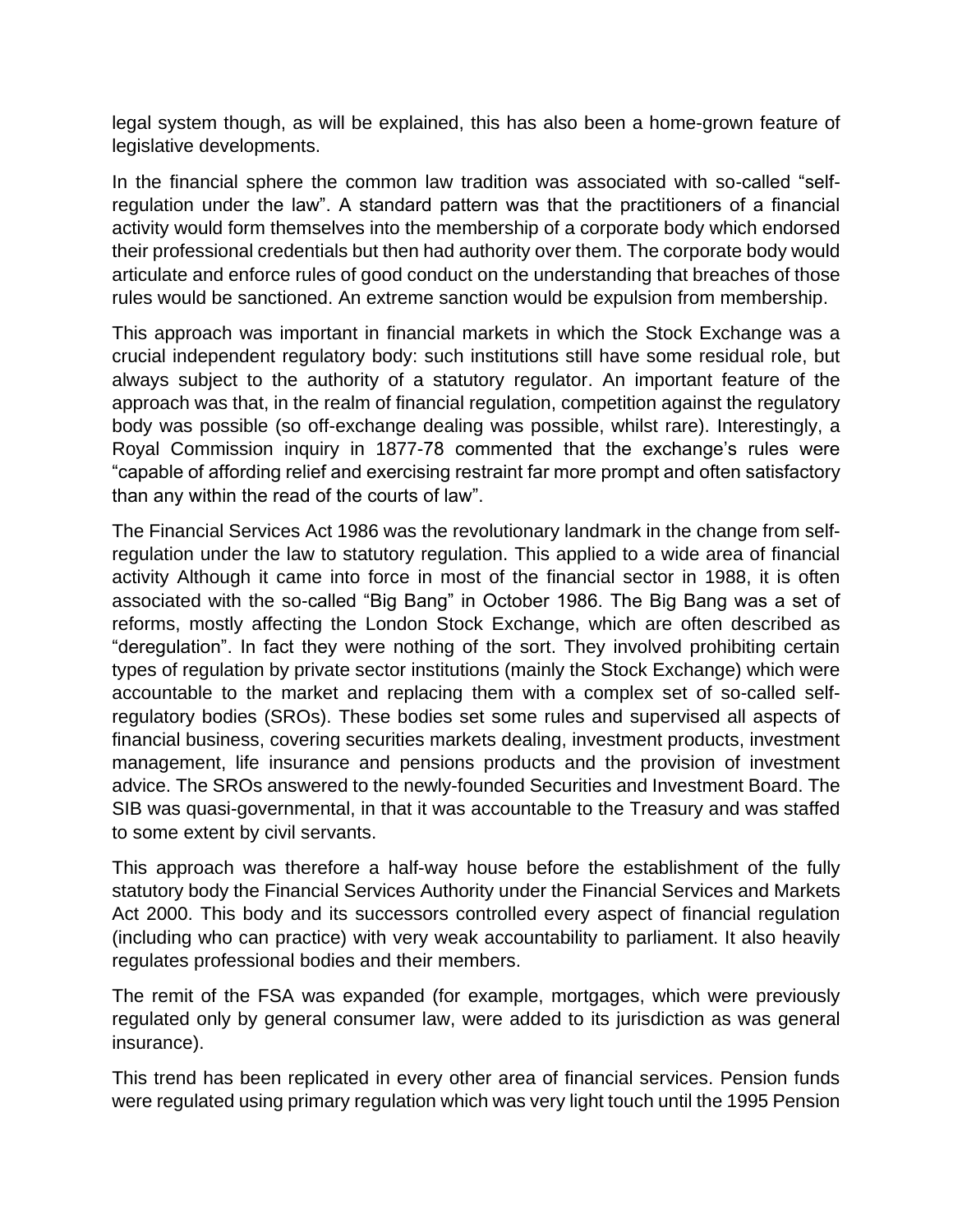Act. Even after this time, it was not until 2011 that the Occupational Pensions Authority was created (without any EU pressure).

When it comes to insurance regulation, the provisions of the 1870 Insurance Companies Act (nine pages of primary legislation with nine pages of schedules) basically remained in force without significant amendment until the run up to the UK joining the EU: in other words, for a whole century. Bank capital was not regulated at all until 1988, thereafter being regulated by a whole host of international and domestic regulatory structures.

The best way to describe the evolution towards the current regulatory structures is that we started with a whole series of legal frameworks in different areas of financial services which were based on common law, contract law, simple consumer protection law or very specific and normally very simple primary legislation which continued until 1970. This approach was reinforced by very effective private sector bodies such as exchanges and professions which were accountable to the market. Parliament was able to fully scrutinise the adoption, implementation and effectiveness of all these forms of regulation and frequently did so. Regulation that was produced by parliament was simple and was interpreted by courts in a traditional British common law context.

The first move away from this approach was with the adoption of various aspects of EU regulation that required financial institutions throughout the EU to adopt certain regulatory standards. Some of these standards were perverse and possibly fossilised poor practices of risk management; indeed, they may have contributed to the failure of the Equitable Life. However, the main point as far as this APPG inquiry is concerned is that the implementation of EU regulation required not only parliamentary legislation, but also secondary legislation which was laid before parliament but not debated. One example of this would be the 1980 Insurance Company Accounts and Statements Regulations which were laid before Parliament by the Secretary of State on 25<sup>th</sup> January 1980. These regulations were several times longer than the 1974 Insurance Companies Act which empowered the Secretary of State to produce that regulation.

This was an early example of the divorce between regulation, legislation and parliamentary scrutiny. However, despite the lack of accountability to parliament, there was, at least, still direct accountability of government ministers and civil servants who were responsible for the production of the secondary legislation.

The situation we have reached now is that Financial Conduct Authority (one of the successor bodies of the FSA) and related organisations can develop regulation more or less without limit or scrutiny and do so in such volume and detail that scrutiny is impossible. There is no parliamentary accountability and this development has not happened primarily because of the EU.

The growth of statutory regulation has been highlighted by Haldane (2012). Haldane is not a supporter of deregulated financial markets in general. However, he points out that the Basel rules for determining bank capital have grown from 30 to over 600 pages. He then notes, amongst a range of other data about the growth of regulatory detail: "In 1980,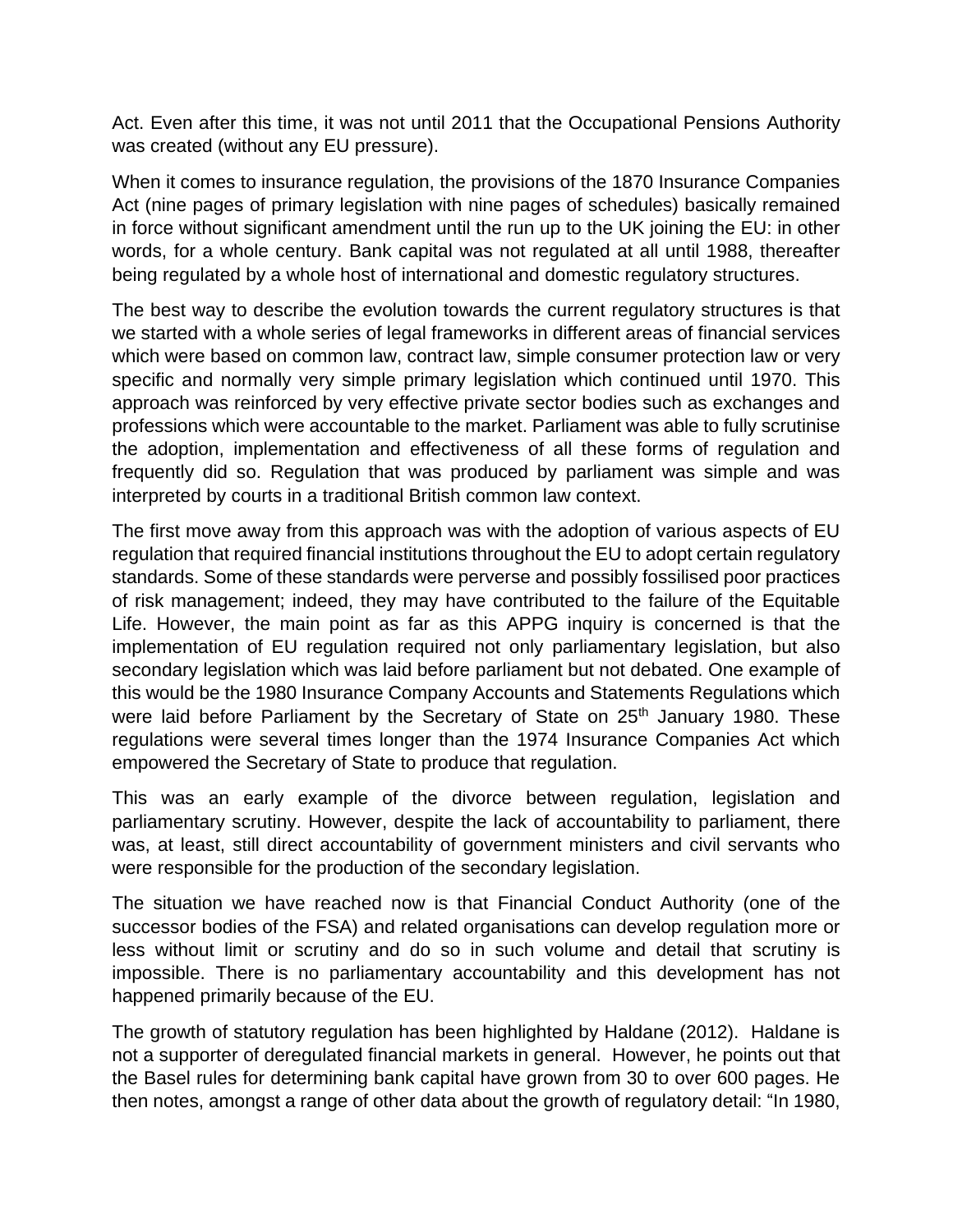there was one UK regulator for roughly every 11,000 people employed in the UK financial sector. By 2011, there was one regulator for every 300 people employed in finance." That ratio will have grown much higher since. Indeed, it might be mentioned that, if the trend growth in the ratio of regulators to people employed in finance were to continue, the number of regulators would overtake the number of people employed in finance by about 2070 – and this excludes those who enforce regulation employed by regulated firms themselves (such as compliance officers).

In 2011, the UK financial regulator brought in regulation or issued guidance, advice, discussion documents or consultations, totalling 4.3 million words – more than five times the length of the Bible. This included a 585-page consultation on the regulation of the mortgage market, which led to a 312-page document on regulations relating to the sale of mortgages. Not only were defaults on UK mortgages not implicated in the financial crash, mortgage defaults have never been responsible for a serious bank failure in the UK. As noted above, the statutory regulation of mortgages is a very recent development in the UK.

Today, the FCA has the ability to determine its own burden of proof, levy fines, and prevent people from working in any area of financial markets. It has wide-ranging enforcement powers equivalent to those adjudicated in civil and criminal courts with none of the accountability or guarantee of due process that exist in proper courts. In 2015, the FCA levied nearly £1 billion of fines (the amount of fines does vary widely and was "only" £300m in 2019). The statutory financial regulators, of which the FCA is just one, control every aspect of financial market conduct. There is no competition between regulators.

The approach to regulation in the UK has moved from one of freedom of contract, caveat emptor and primary legislation designed to address specific problems through the approach of supplementing this with secondary legislation to the creation of bodies who have more or less unlimited powers and wide-ranging objectives. The objective of the FCA, for example, is framed as follows: "to make markets work well – for individuals, for business, large and small, and for the economy as a whole. We do this by regulating the conduct of nearly 60,000 businesses. We are the prudential supervisor for 49,000 firms and we set specific standards for 19,000 firms."

The FCA is accountable to the Treasury and to parliament, but this accountability – especially to parliament - is tenuous. The FCA or Prudential Regulation Authority (PRA) is most likely to come to parliament's attention when there is a scandal or failure. The desire of Members of Parliament, the government and the regulators (including the PRA) to avoid such eventualities is likely to make them risk averse as parliament will only criticise the regulatory bodies for not regulating sufficiently or for not preventing specific events (reports of recent Select Committee inquiries confirm this). Furthermore, a body charged with regulating markets to "make them work well" will see no limits to its activity, hence the continual spawning of more and more rules. This approach contrasts with the approach of the Bank of England when regulating the banking system before 1997, when it would focus on the narrower, but achievable objective of avoiding systemic risk rather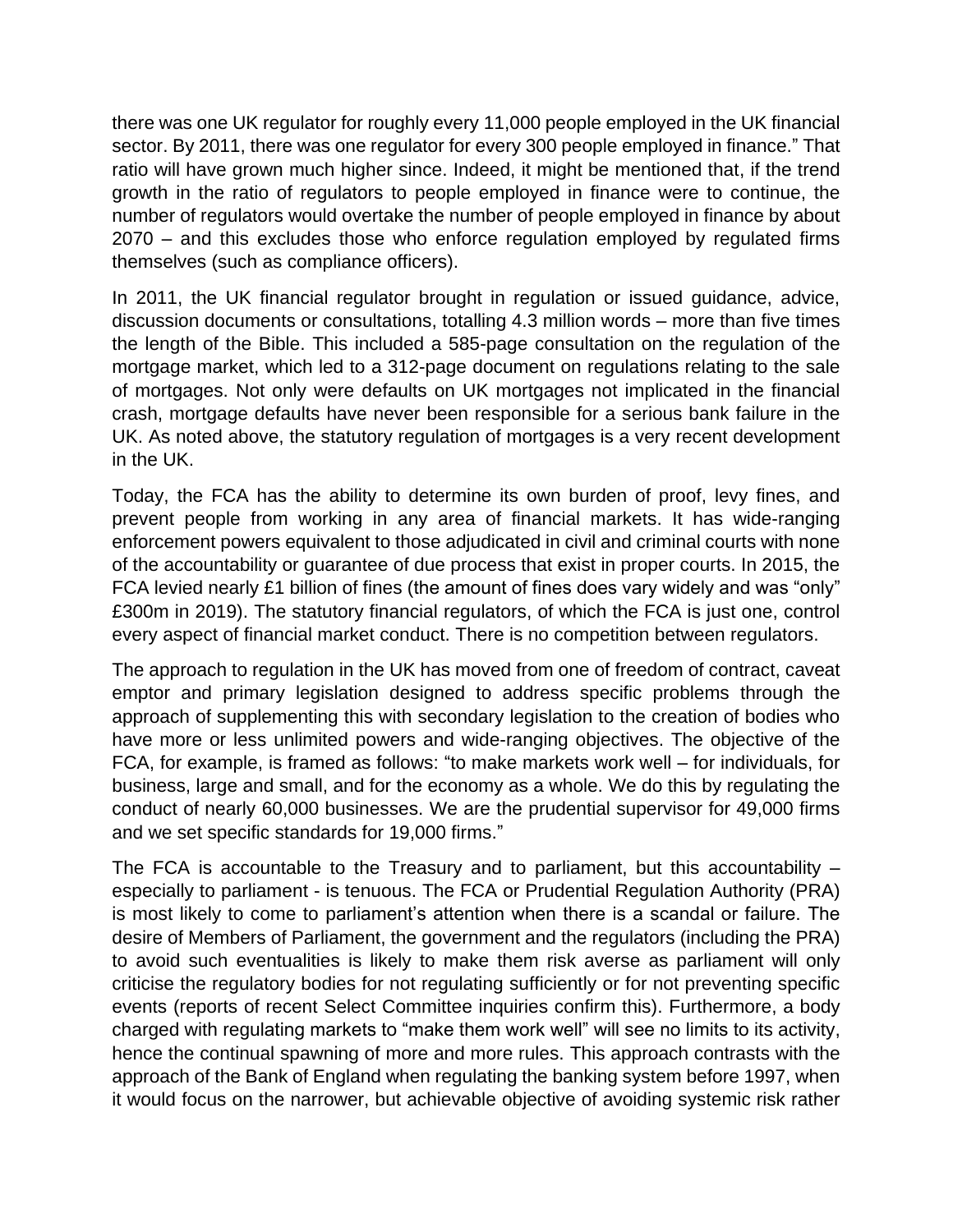than trying to perfect markets. It was for this reason that it was prepared to allow Barings to fail with the losers being those who provided the capital for the institution. It is worth noting in passing that, within seven years of the FSA being given much wider powers, the financial crisis occurred and, for the first time in modern financial history, there was a systemic crisis in the banking system. Loss of focus and hence accountability and a move towards trying to solve every problem in financial markets perhaps led to it ill-prepared for the one problem that mattered most.

I now examine the specific questions briefly using the context of the discussion above:

# **What role, if any, should parliament play in the formulation of financial services policy?**

# **How can parliament ensure that wider public policy goals are reflected in financial services regulation?**

Under the systems of financial regulation that existed until the mid-1980s, there were clear lines of accountability. The regulatory bodies that evolved within markets were accountable to their members who had an interest in well-functioning markets and to market participants. If they over-regulated, costs would be higher and market participants would bypass these regulatory bodies; if they under-regulated, market confidence would be lost and, again, business would go elsewhere.

If it was felt that the general public interest was not being served, it was easy for parliament to hold inquiries from time to time and these did take place and were influential. In addition, primary legislation could be passed (as happened in relation to insider trading the prohibition of which was nine pages of the 1980s Companies' Act – with the pages being small) to address particular problems. Lines of accountability here were clear with Members of Parliament and/or ministers identifying and trying to remedy a problem where it was felt necessary in the general public interest.

Similarly, with all other parliamentary legislation in this field, the government was clearly accountable to parliament and, through parliament, to the electorate. The responsibility of ministries was also very clear and government departments were called to account when insolvencies happened as is clear from this exchange in the House of Commons on the failure of the Vehicle and General in 1971: https://api.parliament.uk/historichansard/commons/1971/mar/02/vehicle-and-general-insurance-co-ltd In such a situation, with these clear lines of responsibility, ministers, accountable to Parliament, can judge whether it is appropriate for regulation to be tightened (and it should not be assumed – and was not always assumed - that this will necessarily be the case).

The lines of accountability are now extremely blurred. The FCA is financed by levies on companies ultimately borne by consumers. It is supposed to serve consumers but has no line of accountability to them. It is, in theory, accountable to the Treasury and Treasury ministers are accountable to Parliament, but those lines of accountability are virtually nonexistent. We have moved from the position where every single paragraph of regulation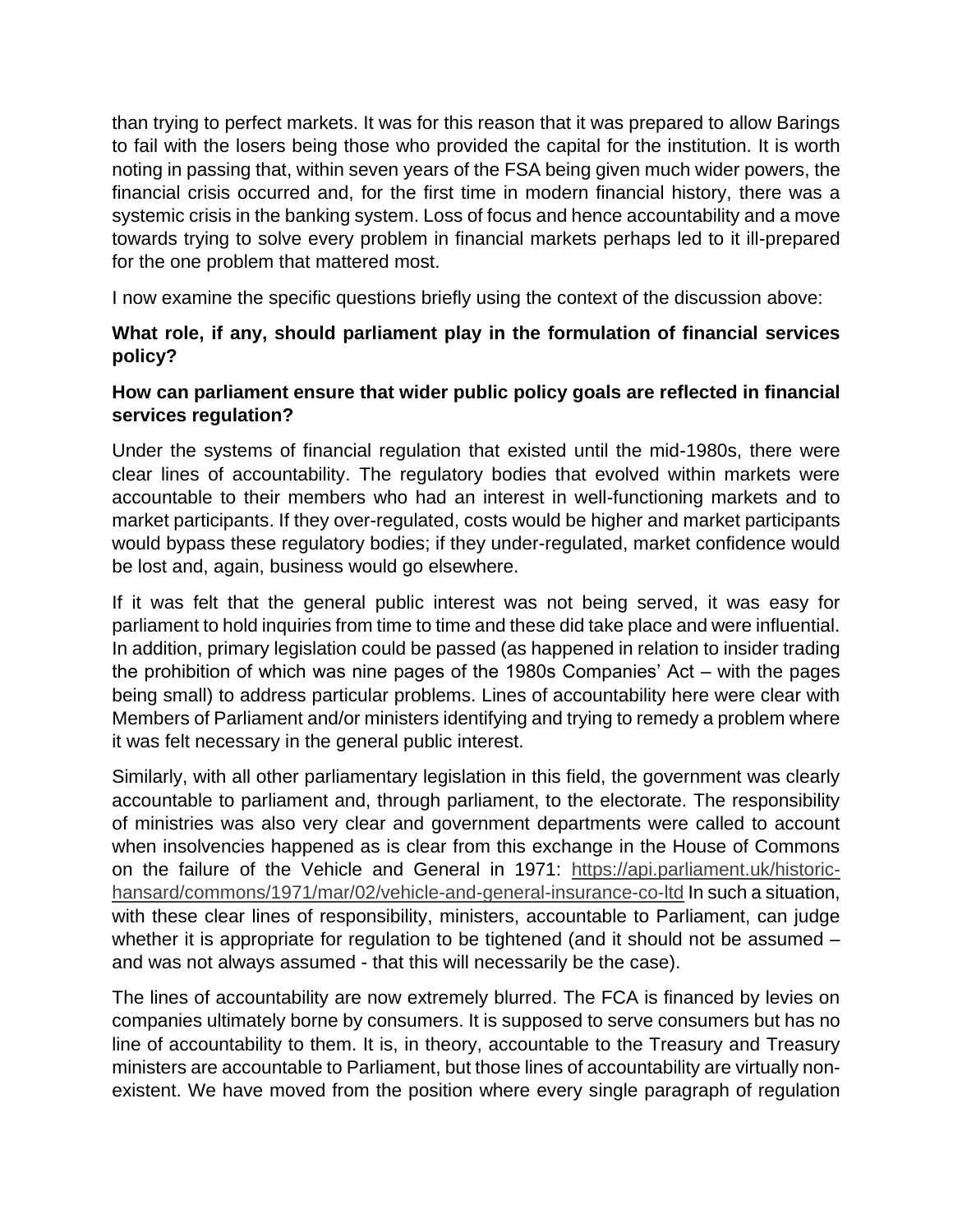would be scrutinised by parliament to one where there is no scrutiny. When regulation is undertaken by a body designed for the purpose of perfecting markets by writing regulations which is not really accountable to anybody, it will always be tempting for the body itself to take the most risk-averse approach: neither of these groups. There is no obvious gain to the regulatory bodies from a more lightly regulated market, but there are clear costs whenever there is a failure. This is because parliament cannot scrutinise the efficacy of the regulator's as a whole, it tends only to scrutinise it in times of crisis.

It is clear from the discussion above that I believe that financial markets would be better served by a rolling back of the approach to implementing financial regulation that has developed since our joining what is now the EU (though I would not blame the EU for the problem). In answering the questions, I am going to assume that is not possible and try to propose ways of trying to ensure that the system pursues the objectives laid down by parliament.

Parliament's role in the development of financial services regulatory policy cannot be limited to the passing of an Act of Parliament every decade or so (there have been just three major acts in 34 years) and then allowing the bodies that are set up to operate under their own accord. One possibility would be to put sunset clauses in major pieces of regulation so that they had to be renewed and discussed again. It may be thought that this would just waste parliamentary time. However, parliament cannot simply regard its responsibility as having been discharged for decades at a time when a new body is set up with a remit to, more or less, regulate at will. Under this proposal, the Financial Services Act 2012 would be replaced by a Financial Services Act 2022 which would be fully debated in parliament and open to amendment even if the contents of the tabled bill were similar.

In relation to policy goals set by parliament, it is important that financial services legislation is very specific about the policy goals it expects regulators to meet. Mission creep should be avoided. Regulators should then be held to account in various ways, discussed below, to ensure that they are meeting the goals reflected in legislation.

**Do you think that the role of parliament in scrutinising primary and secondary legislation on financial services needs to be changed post-Brexit? If so, in what way?**

**Could the role of the Treasury Committee encompass detailed scrutiny and review of financial services legislation? If so, would this be desirable?**

**Should the House of Lords play a greater role in the scrutiny and review of financial services legislation?** 

**Would a joint Financial Services Scrutiny Committee help improve the quality of future financial services legislation?**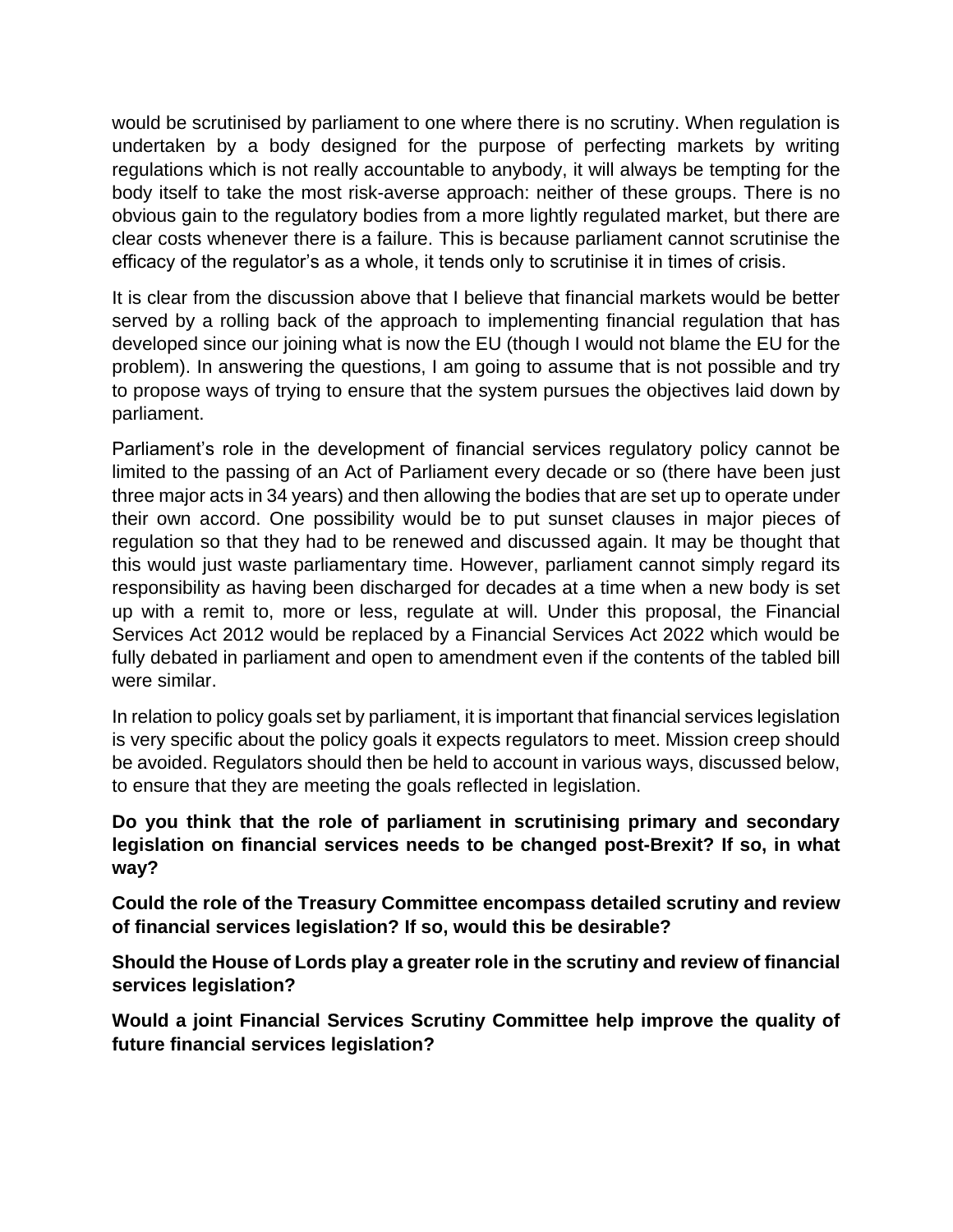The three statutory objectives of the FCA are: protecting consumers, ensuring market integrity, and promoting effective competition. I believe another objective should be added which is "ensure that consumer financial markets operate efficiently".

Parliament must find ways of monitoring the achievement of these objectives in "peacetime" – that is when a specific crisis is not faced by the industry. Inquiries during a crisis encourage a risk-averse approach with MPs always wanting to assign blame for crises which might affect their constituents. MPs are rather averse to saying to constituents: "in a market economy, some things will go wrong at times and we cannot regulate to always prevent them doing so". The costs of taking an approach which is too risk averse, tend to be long term and hidden and often involve impediments to competition and so it is important to analyse the impact of regulators on the efficiency of markets. The Treasury Select Committee and the House of Lords equivalent could hold regular inquiries relating to all three of the statutory objectives of the FCA and, in my view, also the fourth one I have proposed. The inquiries should be separate so as to ensure focus on the particular objective of the inquiry and involve all the main financial regulatory bodies (accepting that their objectives are somewhat different). The members of the House of Lords face different pressures and are able to investigate matters taking a different approach from that of the House of Commons. It would be helpful for the House of Lords to hold separate investigations. The relevant Ministers should be required to respond to the Select Committees' reports and attend parliament to face scrutiny about them.

One of the problems of regulatory complexity is that regulation can become captured by vested interests. In the case of financial regulation, this can be the regulators themselves, regulated financial entities (who may see regulation as a useful barrier to entry) and consultants. There are many people in parliament, especially in the House of Lords, who may be part of a wider circle of vested interests. They may not deliberately seek to make regulation more complex or more extensive in order to promote their own interests, but they may have certain cognitive biases that lead them to favour more regulation and be sanguine about unaccountable regulatory bodies. I feel it would be better to avoid the problem of the Select Committees becoming part of that network of interests by using existing Select Committees to hold regulators to account (the Economic Affairs Committee in the House of Lords and the Treasury Select Committee in the House of Commons) rather than create new ones with a specific interest in financial services. It is important that people who can stand back from the detail are able to hold the regulatory bodies to account for meeting the policy objectives laid down by Parliament.

## **How can parliament best scrutinise the work of regulators with expanded powers post-Brexit?**

**How can parliament effectively scrutinise co-ordination between multiple regulators—including those with broader responsibilities, such as the Competition and Markets Authority and the Information Commissioner's Office—on issues of common interest?**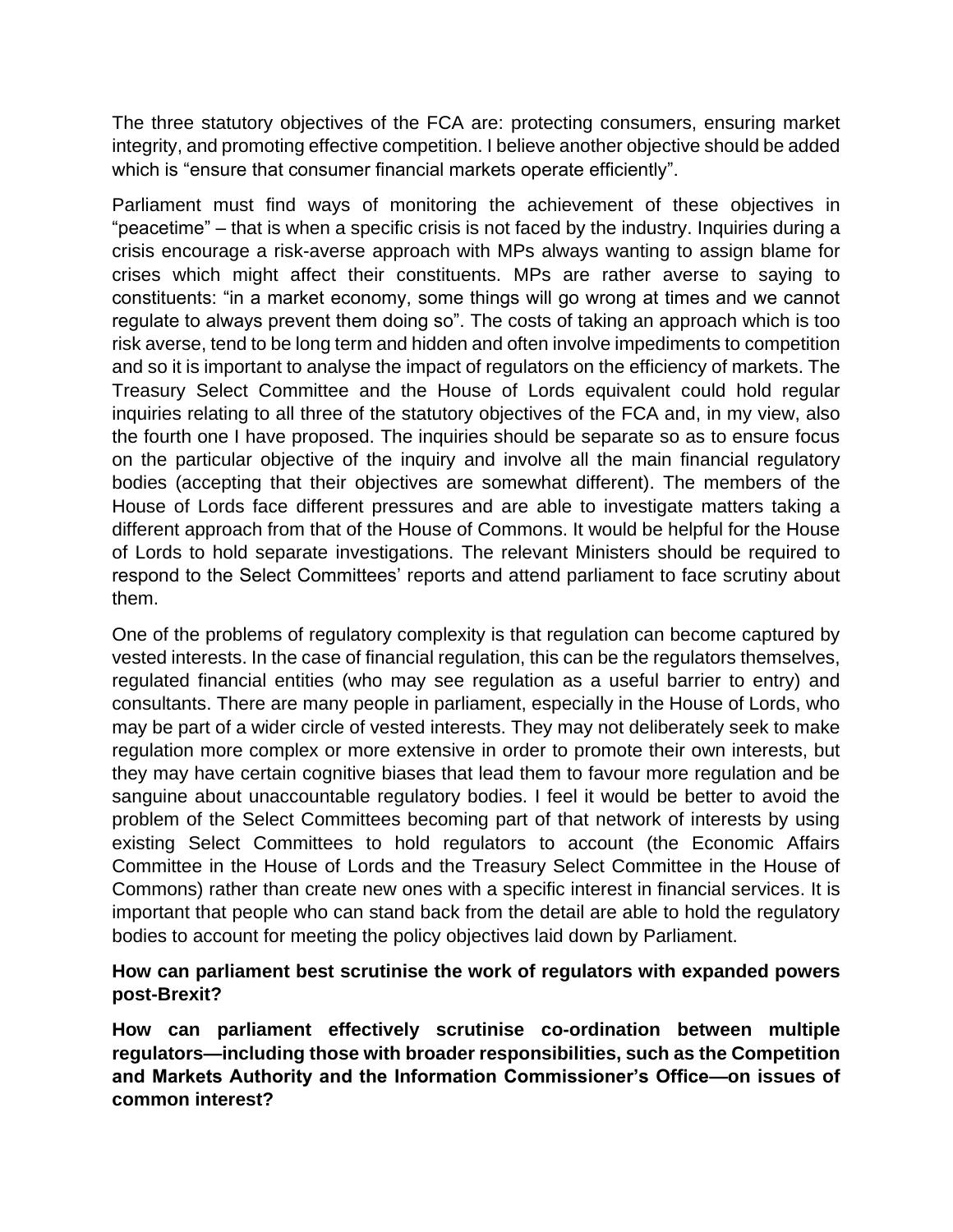As I have tried to stress above, the development of EU influence on regulation is only part of the reason why regulatory bodies have been created in the UK and why regulation has become so complicated. Many of the developments are home grown. In some ways, holding regulators to account might be easier if their responsibilities were not coordinated. It is not clear, for example, that the merging of the Office of Fair Trading and the Competition Commission has produced a beneficial outcome. It might be better not to have a monopoly when it comes to regulation.

There could be a strong role for the National Audit Office to investigate, on a regular basis, the efficiency of the UK regulatory bodies given that they are funded by levies effectively borne by customer and also to investigate the impact of regulation on the efficiency of financial services markets. There should be a regular audit of the explicit costs of regulation, the costs of regulation on regulated firms and the costs in terms of reduced competition and innovation.

In addition, the Competition and Markets Authority should regularly investigate the impact of regulation on competition. In general, the government is not sufficiently good at looking into the effects on competition of its own actions.

Separately from this, I would suggest that firms should be able to bring products to market that are not regulated as long as they are clearly labelled as such. My suspicion is that the market in such products would not be deep. However, it might be develop in areas of innovation. As has been noted above, historically, the market has developed its own approaches to regulation which might be stifled by compulsory statutory regulation.

# **Addendum**

It should also be noted that an important influence on UK financial regulation will remain international agreements (of which the EU will also be part). There is evidence that such international agreements are damaging to financial stability (see, for example, Romano, R. (2014) 'For Diversity in the International Regulation of Financial Institutions: Critiquing and Recalibrating the Basel Architecture', *Yale Journal on Regulation* 31(1): 1-76 as well as two blog posts summarising the arguments at: https://iea.org.uk/blog/the-systemicrisk-of-international-financial-regulation-part-1 and https://iea.org.uk/blog/the-systemicrisk-of-international-financial-regulation-part-2 ). From the perspective of accountability, international regulatory bodies are deeply problematic. Various interests (regulators, regulated firms and expert consultants and the legal profession) effectively control the participation of the UK in such bodies and there is no accountability to parliament whatsoever. When regulation was imposed at EU level, there were multiple forms of accountability through ministers and the European Parliament even if that accountability was indirect and could rarely scrutinise detail. The range of powers possessed by regulatory bodies allows them to make international agreements that are then enshrined in domestic regulation. Of course, this an execution of their domestic powers. However, it adds an extra layer of complication and can embed institutionally regulatory mechanisms that it may be almost impossible to change or amend directly. I don't think